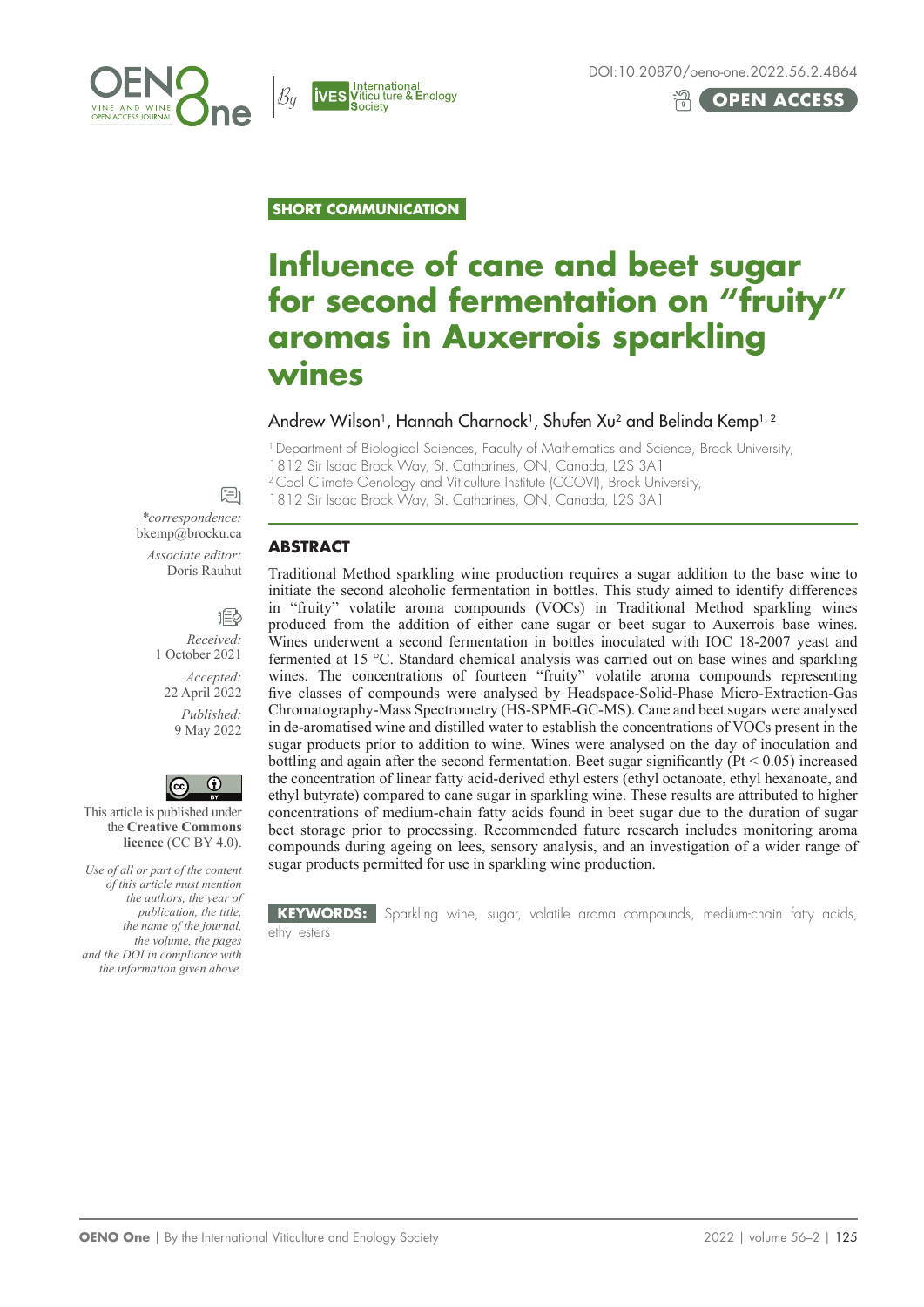## **INTRODUCTION**

Auxerrois is a *Vitis vinifera* grape variety that is believed to have been spontaneously crossed between two cultivars of *Vitis vinifera* in Northern France (Bowers *et al.,* 2000; Bowers *et al.,* 1999) following analysis of microsatellite loci and comparison of the microsatellite genotypes within sets of cultivars. Auxerrois is often referred to as the offspring of Pinot noir and Gouais blanc variety (Bowers *et al.,* 2000), although these are the proposed parents and not definitively proven (Bowers *et al.,* 2000). Gouais blanc is an ancient cultivar that has effectively disappeared from the wine world after several unsuccessful attempts at banning the variety (Bowers *et al.,* 1999). Despite this, Gouais Blanc is responsible for creating many cultivars today due to its widespread planting in Medieval France (Bowers *et al.,* 1999). Auxerrois is a primary component in the production of Crémant d'Alsace and has been shown to have cold tolerance and disease resistance. Few studies exist that have focused on Auxerrois grapes and wines, and there is an absence of studies concerning Auxerrois wine aroma compounds.

Sparkling wines are produced using four principal methods: forced carbonation, pressurised Charmat tank, Transfer method, and Traditional Method/Méthode Champenoise. The Traditional Method of sparkling wine production involves the second alcoholic fermentation taking place in a bottle—the same bottle that will eventually be sold to the customer (Kemp *et al.,* 2015). To achieve this, it is necessary to acclimatise the yeast to the high acid, high alcohol, and low pH environment. This involves the addition of a highly concentrated syrup made with base wine, yeast and sugar *(Liqueur de Tirage)* to the base wine. This process occurs in several stages: rehydration, acclimation, and proliferation (Kemp *et al.,* 2020). The sugar required to carry out the secondary fermentation is 22 - 23 g/L of sucrose, which will achieve approximately six atmospheres of pressure in the finished wine (Kemp *et al.,* 2015; Kemp *et al.*, 2020).

Sugar source is a topic that has been gathering interest in producing consumer food products (Urbanus *et al.,* 2014a). Sensory studies by Urbanus *et al*. (2014a) and Urbanus *et al*. (2014b) found that cane and beet sugars are discernible sensorially. However, the type of sugar used in the production of sparkling wine has rarely been considered in published studies. Sugar can be added at three stages of sparkling wine production; 1) To increase potential alcohol in the juice before fermentation (where permitted), 2) To base wine for the second alcoholic fermentation *(Liqueur de tirage)*, and to sparkling wine to achieve the desired balance and flavour *(Liqueur de dosage)*.

In Canada, raw cane sugar is imported, then processed in sugar refineries and recrystallised (Canadian Sugar Institute, 2021). Unlike cane sugar, beet sugar does not require milling; rather, sugar beets are sliced into noodle-like "cossettes", which soak in water to attain the sugar. After pressing, the cossettes are separated from the sugar-water mixture and the water is removed by evaporation so sugar crystallisation can occur (FAO, 1999). Sugar beets are typically stored before processing, resulting in elevated levels of medium-chain fatty acids (MCFAs) in the final sugar (Batista *et al.,* 2002). MCFAs are intermediates in the biosynthesis of long-chain fatty acids and fatty acid toxicity in wine increases as pH decreases (Malherbe *et al.,* 2007; Restrepo *et al.,* 2019). During fermentation, MCFAs have been shown to have negative effects on fermentation, with decanoic acid exhibiting greater inhibitory effects on yeast growth compared to octanoic acid (Bauer and Pretorius, 2000; Malherbe *et al.,* 2007; Restrepo *et al.,* 2019). Therefore, the use of beet sugar for increasing potential alcohol in primary fermentation could be undesirable. Based on stable carbon isotope analysis, it was stated that many European countries, as well as Chile, use beet sugar for the second alcoholic fermentation while Brazilian and Argentinian wineries use cane sugar (Martinelli *et al.,* 2003).

Wine aroma is a complex matrix of many diverse aroma compounds and is influenced by grape variety, winemaking practices/decisions (including yeast strain, nutrient type) and duration of ageing (Guth, 1997; Torrens *et al.,* 2008; González-Álvarez *et al.,* 2012; Kelly *et al.,* 2020). Aroma compounds are classified according to their chemical structure, e.g., higher alcohols/fusel alcohols are compounds with more than two carbon atoms (Cordente *et al.,* 2021). These higher alcohols are derived from yeast amino acid metabolism via the Ehrlich pathway, which consists of three steps: the initial transamination of the amino acid to the corresponding α-keto acid analogue, decarboxylation to an aldehyde, and reduction to the corresponding higher alcohol by the enzyme alcohol dehydrogenase (Hazelwood *et al.,* 2008; Cordente *et al.,* 2021). Higher alcohols are also substrates for acetate ester production, a reaction initiated by yeast alcohol acetyltransferases (Cordente *et al.,* 2021). Acetate esters impart 'fruity' or solvent flavours to wine (Lyons *et al.,* 2021). Esters are the most abundant VOCs in wine, are synthesised from the condensation of an alcohol and a carboxylic acid, and in wine are either ethyl esters (ethanol condensing with a fatty acid), or acetate esters (an alcohol condensing with acetic acid) (Rice *et al.,* 2019; Longo *et al.,* 2021). Ethyl esters also impart "fruity" characteristics to wine and are produced by yeast metabolism of MCFA precursors (Lyons *et al.,* 2021). Aroma compounds that contribute fruity characteristics to wine and their respective detection thresholds can be found in Table 1. This preliminary study aimed to identify differences in "fruity" VOCs in sparkling wines produced from the use of either cane sugar or beet sugar added to the base wine for the second fermentation of Auxerrois wines.

## **MATERIALS AND METHODS**

#### **1. Experimental design**

The sparkling base wine (20 L), produced from Auxerrois grapes, was donated by Oxley Estate Winery, Ontario, Canada. Six 750 mL bottles were fermented with the addition of 24 g/L of cane sugar to the base wine (ACS) and six with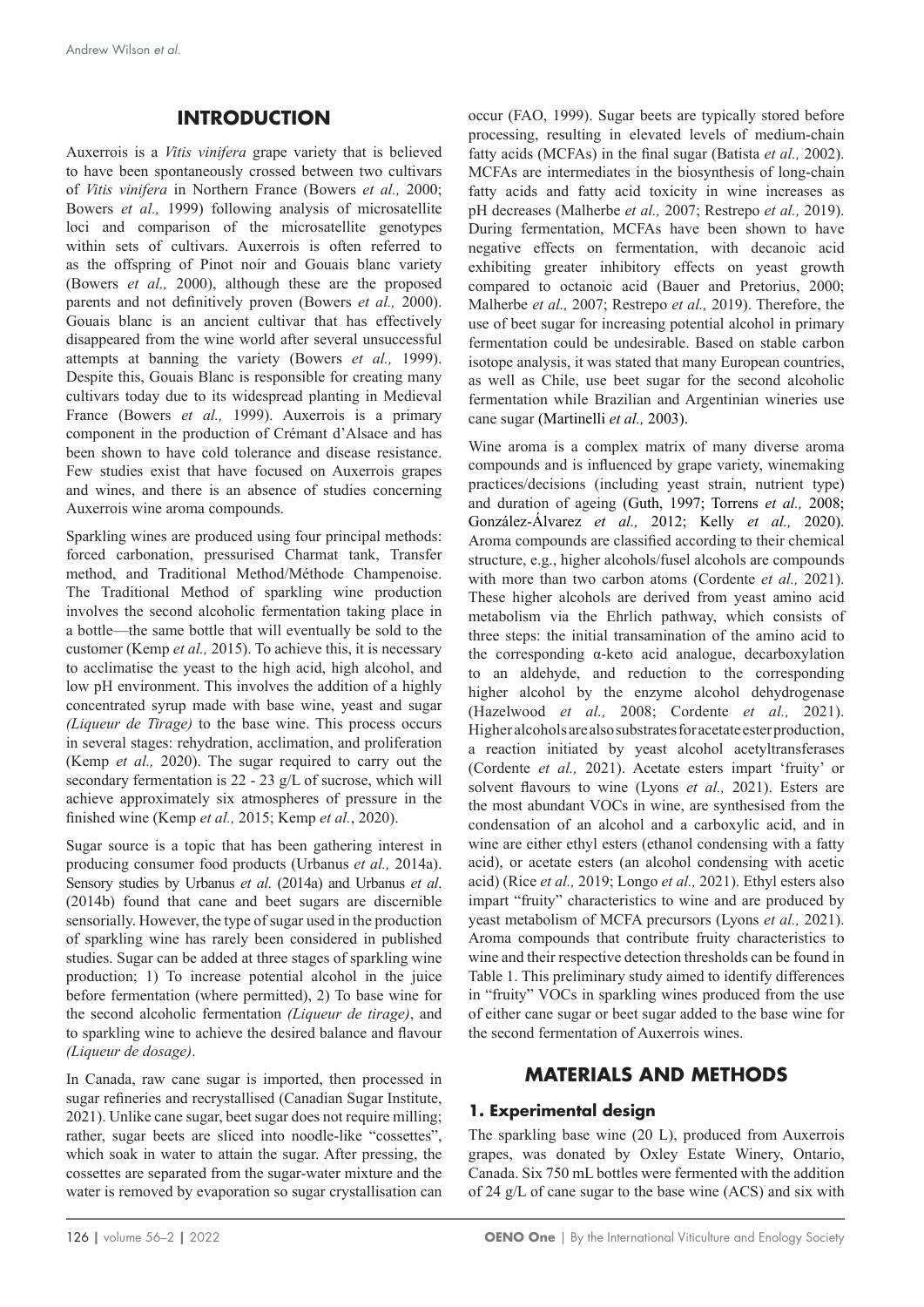|                                     | Aroma compound         | Aroma descriptors           | Odour threshold $(\mu q/L)$ | Purity (%)     | CAS no.    | Supplier      |  |
|-------------------------------------|------------------------|-----------------------------|-----------------------------|----------------|------------|---------------|--|
|                                     | Ethyl octanoate        | Fruity, apricot, pineapple  | $2^{\circ}$                 | > 99           | 106-32-1   | Sigma Aldrich |  |
| Ethyl esters: Linear                | Ethyl hexanoate        | Apple, blackberry           | 62 <sup>d</sup>             | 99             | 123-66-0   | Sigma Aldrich |  |
| fatty acid derivatives              | Ethyl butyrate         | Candy, Strawberry           | $20°$ and $125°$            | 105-54-4<br>99 |            | Sigma Aldrich |  |
|                                     | Ethyl decanoate        | Fruity, pleasant            | 200 <sup>b</sup>            | > 99           | 110-38-3   | Sigma Aldrich |  |
|                                     | Ethyl-2-methylbutyrate | Sweet, Fruit                | 18 <sup>b</sup>             | 99             | 7452-79-1  | Sigma Aldrich |  |
| Ethyl esters:                       | Ethyl isovalerate      | Berry, Blackberry           | 3 <sup>°</sup>              | > 98           | 108-64-5   | Sigma Aldrich |  |
| <b>Branched</b> acid<br>derivatives | Ethyl isobutyrate      | Fruity, Banana              | 15 <sup>b</sup>             | 99             | $97-62-1$  | Sigma Aldrich |  |
|                                     | Ethyl lactate          | Fruity, Buttery             | 150000 <sup>d</sup>         | > 98           | 97-64-3    | Sigma Aldrich |  |
|                                     | 1-Hexanol              | Herbal, green, grass        | 8000 <sup>a</sup>           | 99.5           | $111-27-3$ | Sigma Aldrich |  |
| Alcohols                            | 2-Phenylethyl ethanol  | Roses                       | 14000b                      | 99             | 60-12-8    | Sigma Aldrich |  |
| Acetates                            | Ethyl acetate          | Pineapple, Fruity, Balsamic | 7500 <sup>a</sup>           | > 99.5         | 141-78-6   | Sigma Aldrich |  |
|                                     | Hexyl acetate          | Apple, Cherry, Pear, Floral | 670 <sup>d</sup>            | 99             | 142-92-7   | Sigma Aldrich |  |
|                                     | Isoamyl acetate        | Banana, Fruity              | 30 <sup>°</sup>             | > 97           | 123-92-2   | Sigma Aldrich |  |
|                                     | 2-Phenylethyl acetate  | Floral, Honey               | $250^\circ$                 | >98            | 103-45-7   | Sigma Aldrich |  |

**TABLE 1.** The fourteen aroma descriptors, odour threshold (µg/L), stock solution purity, chemical CAS no., and supplier details of the standards.

a Guth (1997) odour thresholds determined in 10 % ethanol/water solution; b Ferreira *et al*. (2000), odour thresholds determined in 10 % ethanol/water solution with 7  $g/l$  glycerol at pH 3.2; <sup>c</sup> San Juan *et al.* (2011) odour threshold determined in 10 % ethanol/water solution at pH 3.2, <sup>d</sup> Peinaldo *et al*. (2004) odour thresholds determined 10 % ethanol/water solution adjusted to pH 3.5 with tartaric acid.

24 g/L of beet sugar addition (ABS). Both sugars were processed and supplied by Lantic Rogers (Taber, Alberta, Canada). The cane sugar was produced from imported sugar cane and beet sugar from beets grown in Alberta, Canada. The base wines were chemically analysed before yeast acclimation (base wine), on the first day of the second fermentation (immediately after bottling (Day 0)), and at the end of the second fermentation (eight weeks post-bottling/ second fermentation). Analysis of VOCs occurred on the day of *Liqueur de tirage* addition (Day 0) and post-fermentation once wines had reached dryness. Dryness was determined by residual sugar analysis and pressure level. To establish differences between the "fruity" VOCs of the cane and beet sugar products themselves, 8 g/L of each sugar was prepared in de-aromatised wine  $(10 \frac{9}{6} \frac{v}{v})$  ethanol) and deionised water in triplicate and transferred to 20 mL amber glass vials (MicroLiter, Millville, NJ, USA), according to the sample preparation technique used by Botezatu *et al.* (2016) for analysis by HS-SPME-GC-MS. The decision to use 8 g/L of sugar to establish VOC concentrations in each sucrose product prevented the overloading of peaks and interference from sugars during the HS-SPME-GC-MS analysis.

## **2. Base wine chemical analysis**

Sparkling base wines from the 2020 vintage were cold stabilised at  $-2$  °C for four weeks with an addition of 1 g/L cream of tartar, then filtered to 0.45 μm using a SUPRAdisk lenticular filter (Scottlabs, Niagara-on-the-Lake, Ontario, Canada) before 20 L was transferred in a glass carboy from Oxley Estate Winery to the Cool Climate Oenology and Viticulture Institute (CCOVI), Brock University, Ontario, Canada. The free  $SO_2$  was maintained at 20 mg/L and wines were stored at 10 °C until bottling. YAN (mg N/L) was adjusted to ensure a level of 60 mg N/L using Fermoplus Intergrateur (AEB, Lodi, California, USA). Yeast acclimation for the second alcoholic fermentation was carried out according to Kemp *et al*. (2020) with IOC 18-2007 yeast and 23 g/L of sugar added to the base wine the day prior to bottling. 730 mL of base wine was added to 750 mL sparkling wine bottles, and then 20 mL of the yeast, wine and sugar solution (*Liqueur de tirage)* was added. A pneumatic crown capper (Air-Matic-1 2016 Zambelli Enotech, (Camsiano, Italy) attached to a Mastercraft® 3 gallon air compressor (Canadian Tire® St. Catharines, Ontario, Canada) was used to seal the bottles with crown caps. Scelnox crown caps (29 mm) and had an SM802 closure (Nuance Winery Supplies, St Catharines, Ontario, Canada). The plastic closure (bidule) conformed to AFNOR NF H 35-022 and NF H 35-029 standards. Bottles were stored horizontally in the dark at a temperature of 15 °C to complete the second fermentation.

## **3. Wine chemical analysis**

Free and total sulphur dioxide  $(SO_2)$  levels were carried out using the aspiration method according to Iland *et al*. (2017). Titratable acidity (TA g/L) and pH was analysed by Hanna Instruments Autoitrator (HI 84502 Woonsocket, USA) using pH buffers 4.0, 7.0 and 8.2. Analysis of residual sugar (g/L fructose and glucose), primary amino nitrogen (mg N/L), ammonia (mg N/L), L-malic acid (g/L), and acetic acid (g/L) were carried out using Megazyme® assay kits (K-FRUGL,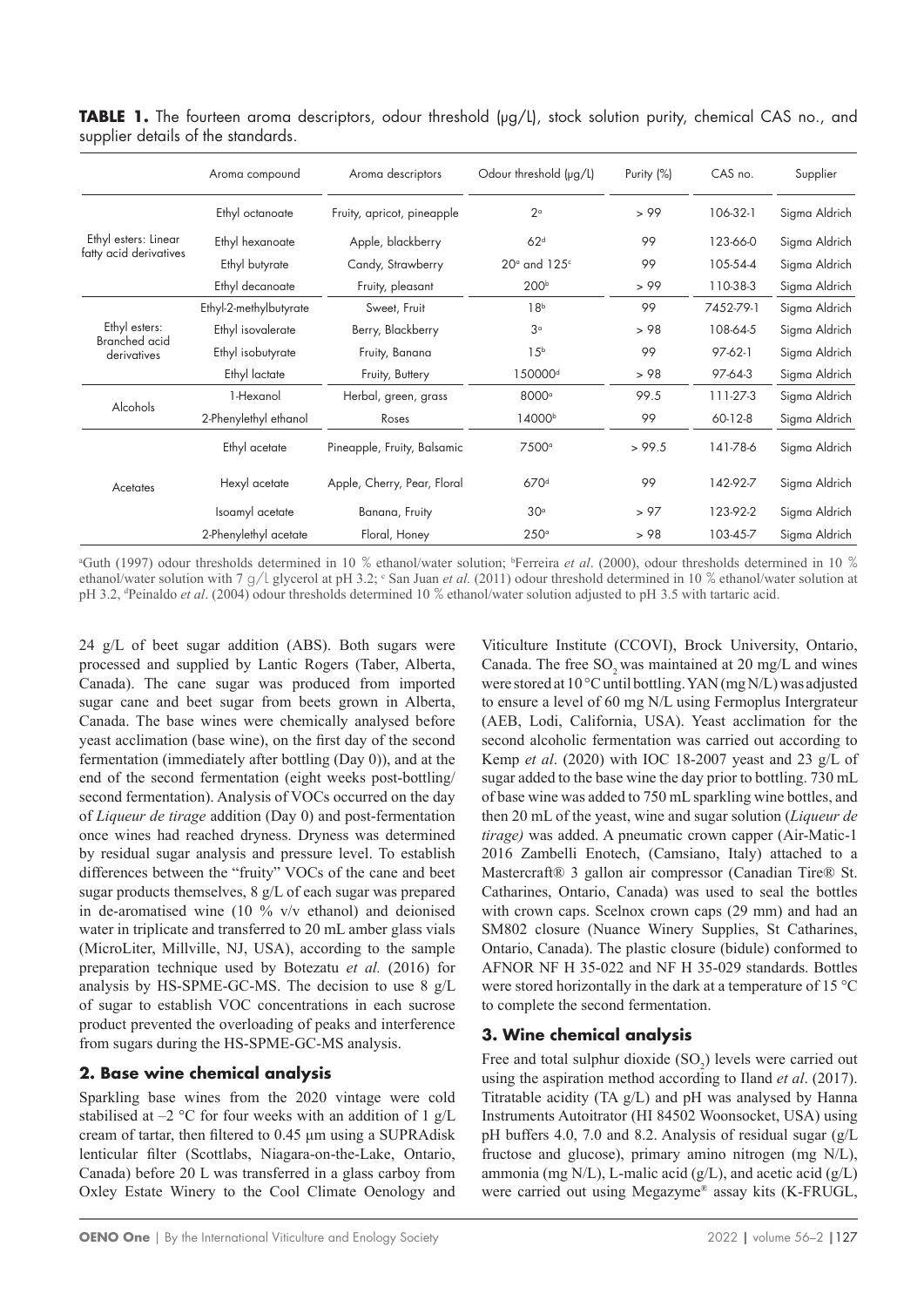K-PANOPA, K-AMIAR, K-LMAL, and K-ACET {Bray, Ireland}), and an Ultrospec 3100 Pro Spectrophotometer (Cambridge, England). Alcohol (%  $v/v$ ) was analysed by Gas Chromatography-Flame Ionization Detection (GC-FID) according to the method of Nurgel *et al*. (2004).

#### **4. Head Space-Solid Phase Micro-Extraction Gas-Chromatography-Mass Spectrometry (HS-SPME-GC-MS)**

#### 4.1 Reagents, chemicals, and standards

All aroma standards, sparkling wine samples and sugar standards (cane and beet sugar) were prepared according to the method by Botezatu *et al*. (2016). Reference compounds and their suppliers can be found in Table 1. Milli-Q water was obtained from Biocel (Millipore Inc., Etobicoke, ON, Canada) and filtered through a 0.22 µM filter (Millipore, Canada). Individual standard stock solutions at 1000 ppm were prepared in anhydrous ethanol. From individual stock solutions, a composite standard solution was prepared with deionised water with optimised concentration levels for each analyte. The composite was subsequently diluted (Standard 6') and prepared in de-aromatised wine as a working standard to prepare Standards 1-6. Additional working standards were prepared at higher concentrations (Standard 7', Standard 8') to encompass higher volatile levels in several samples and were used to prepare their respective standards (Standard 7, Standard 8). Each reference compound was identified by its EI spectrum according to Enhanced ChemStation MSD (E.02.00.493)/Wiley spectral databases (NIST 08) and published literature. These compounds were also confirmed using qualifying and quantifying ions (Table 3). The purchased deuterated internal standards were analysed by EI-MS and matched to the GC-MS EI spectrum (Botezatu *et al.,* 2016).

#### 4.2 Sample preparation of wines for volatile aroma compound (VOC) analyses

Samples were prepared according to Botezatu *et al.* (2016). The wine was degassed by filtering it through Fisher Scientific® P8 filter paper using a Sentino® pump (New York, USA). To a 20 mL amber glass vial, 3 g NaCl, followed by 8.51 mL of Milli-Q and 0.45 mL of wine. Finally, 40 µL of the deuterated internal standard ethyl hexanoate-d11 standard was added and the vial was closed with a screw cap immediately. The final dilution for the wine for VOC analysis was 20-fold.

#### 4.3 Preparation of volatile aroma compound (VOC) standards

Volatile aroma standards were prepared according to Botezatu *et al.* (2016) and Kemp *et al*. (2017). Standards were prepared by first creating a composite standard of target VOCs and diluting it with Milli-Q water, then preparing standards 6', 7' and 8' from the composite to prepare the respective standards as outlined in Table 2. To each 20 mL amber glass vial (MicroLiter, Millville, NJ, USA), 3 g of reagent grade NaCl (Bioshop, Burlington, ON, Canada), 8.51 mL of Milli-Q water, de-aromatised sparkling wine matrix, and standard 6', 7' or 8' were added. The matrix was made to ensure the different standards remained consistent and was prepared by adding 0.2 mL of 15.3 % alcohol in 8 mL of de-aromatised wine. De-aromatised wine samples were obtained by evaporating 750 mL of sparkling wine using a rotary evaporator. The residue was dissolved in deionised water and anhydrous reagent grade ethanol and prepared to 10 % v/v ethanol. Using a rotary evaporator to de-aromatise wine is an established academic practice (Geffroy *et al.,* 2020). A volume of 40 µL of ethyl hexanoate-d11 solution C was added and the vial was capped with a screw/thread headspace cap PTFE/silicone (MicroLiter, Millville, NJ, USA) immediately.

#### 4.4 Headspace Solid-Phase-Micro-Extraction-Gas Chromatography-Mass Spectrometry (HS-SPME-GC-MS) method

The HS-SPME-GC-MS method for VOCs was modified from Hjelmeland *et al.* (2013) and Botezatu *et al.* (2016). A 2 cm divinylbenzene/carboxen/polydimethylsiloxane (DVB/CAR/PDMS) (Supelco Inc., Bellefonte, PA, USA), 23-gauge SPME fiber was used for sampling. The samples

**TABLE 2.** A summary of the preparation of standards.

| Standards |             | Vol of Std 6' (mL) Vol DI Water (mL) Vol Matrix (mL) |             | Internal Std (mL) | Total volume (mL) |
|-----------|-------------|------------------------------------------------------|-------------|-------------------|-------------------|
| Std 1     | $\mathbf 0$ | 8.51                                                 | 0.45        | 0.04              | 9                 |
| Std 2     | 0.04        | 8.51                                                 | 0.41        | 0.04              | 9                 |
| Std 3     | 0.08        | 8.51                                                 | 0.38        | 0.04              | 9                 |
| Std 4     | 0.15        | 8.51                                                 | 0.3         | 0.04              | 9                 |
| Std 5     | 0.30        | 8.51                                                 | 0.15        | 0.04              | 9                 |
| Std 6     | 0.45        | 8.51                                                 | $\mathbf 0$ | 0.04              | 9                 |
| Std 7     | $0.45*$     | 8.51                                                 | $\mathbf 0$ | 0.04              | 9                 |
| Std 8     | $0.45**$    | 8.51                                                 | $\mathbf 0$ | 0.04              | 9                 |

\* Prepared from Std 7'; \*\* Prepared from Std 8'.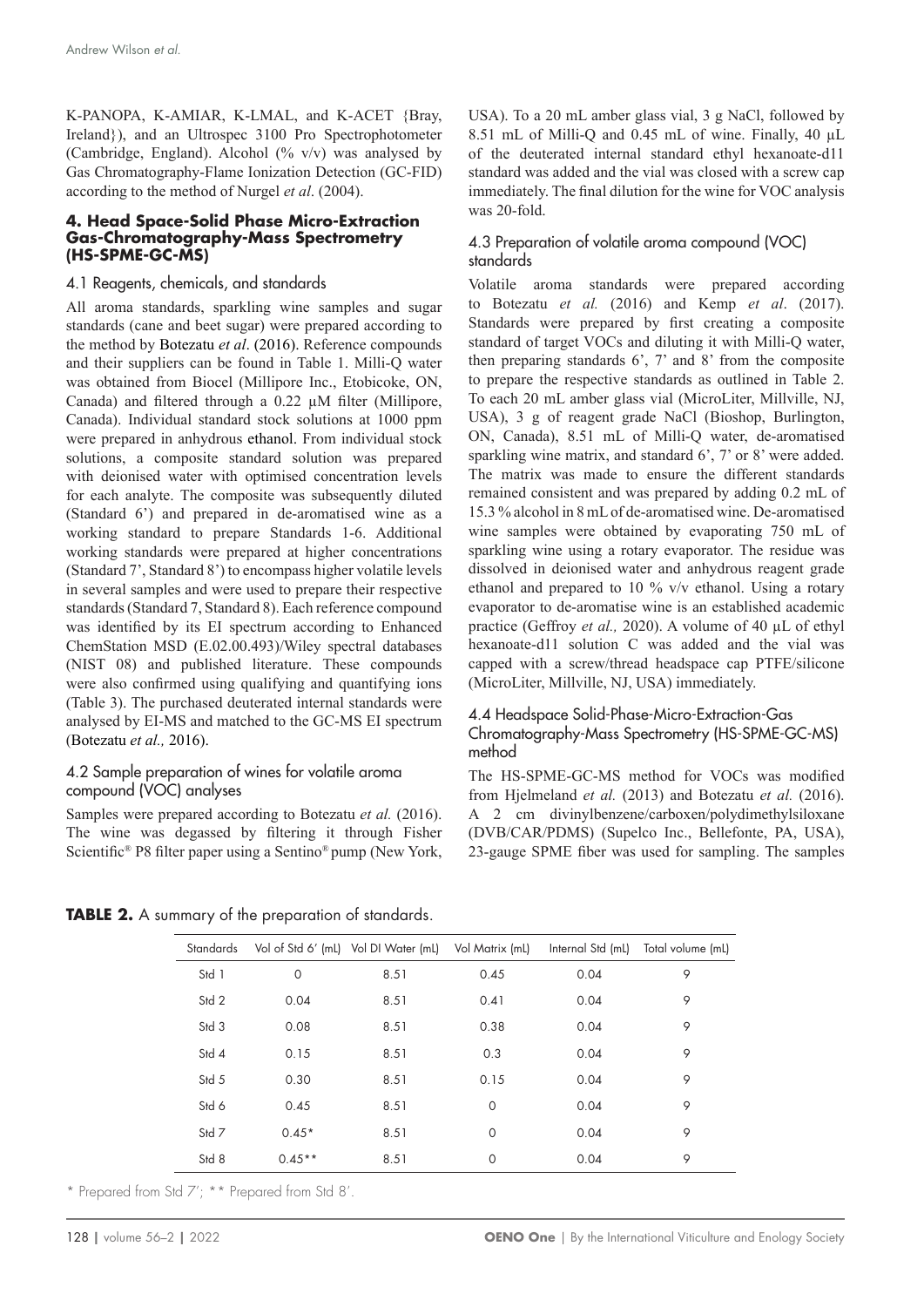|                           | Aroma compound                            | Retention Time (mins) | Target Ion $(m/z)$ | Confirming lon $(m/z)$ | Standard Curve (R2) |
|---------------------------|-------------------------------------------|-----------------------|--------------------|------------------------|---------------------|
|                           | Ethyl hexanoate-d11-<br>Internal standard | 26                    | 91                 | 50, 110                |                     |
|                           | Ethyl octanoate                           | 41.30                 | 88                 | 101, 129               | 0.9417              |
| Ethyl ester: Linear fatty | Ethyl hexanoate                           | 26.8                  | 88                 | 115,60                 | 0.9882              |
| acid derivatives          | Ethyl butyrate                            | 15.77                 | 88                 | 101,60                 | 0.9785              |
|                           | Ethyl decanoate                           | 45.60                 | 88                 | 101,60                 | 0.9164              |
|                           | Ethyl-2-methylbutyrate                    | 18.82                 | 57                 | 102, 130               | 0.9898              |
| Ethyl esters: Branched    | Ethyl Isovalerate                         | 20.29                 | 88                 | 85                     | 0.9960              |
| acid derivatives          | Ethyl Isobutyrate                         | 14.54                 | 41                 | 60, 88, 101            | 0.9267              |
|                           | Ethyl Lactate                             | 19.21                 | 45                 | 43,75                  | 0.9219              |
|                           | 1-Hexanol                                 | 22.87                 | 56                 | 55, 84                 | 0.9921              |
| Alcohols                  | 2-Phenylethyl alcohol                     | 50.62                 | 92                 | 88, 122                | 0.9831              |
|                           | Ethyl acetate                             | 6.92                  | 88                 | 70, 61, 43             | 0.9958              |
|                           | Hexyl acetate                             | 29.79                 | 43                 | 56, 73, 84             | 0.9827              |
| Acetates                  | Isoamyl acetate                           | 21.86                 | 43                 | 87,73                  | 0.9962              |
|                           | 2-Phenylethyl acetate                     | 43.48                 | 104                | 91, 43                 | 0.9908              |

**TABLE 3.** Retention times (minutes), target ions (m/z), confirming ions (m/z), and standard curve (R2) of the volatile aroma compounds analysed.

were analysed using an Agilent (Mississauga, ON, Canada) 7890B gas chromatograph coupled to a 5977B Inert Plus mass selective detector (MSD) equipped with a PAL RSI 85 autosampler (Zwingen, Switzerland).

The GC was equipped with a 6 % cyanopropylphenyl and 94 % dimethylpolysiloxan DB-624Ultra Inert column (30 m, 0.25 mm i.d., 1.4 µm film thickness) (Agilent Technologies Inc., Santa Clara, CA, USA). The liner was a SPME inlet liner (0.7 mm i.d.; Supelco). Helium was used as the carrier gas with a flow rateof1.0mL/min. Oven temperature programming began at 40 ºC for 5 minutes and then increased 3 ºC /min up to 180 ºC. Temperature was then increased by 30 ºC /min up to 240 ºC before holding for 1 minute. The run time for this method was 54.667 minutes. The inlet temperature was at 250 ºC and the SPME fiber was desorbed in split mode (20:1 ratio) with a flow rate of 20 mL/min. The solvent delay was 3.5 minutes. The fiber was prebaked for 15 minutes and post baked for 5 minutes at 270 ºC. Samples were warmed at 40 ºC and agitation at 600 rpm for 1 minute before being exposed to the fiber for 30 minutes at 40 ºC with agitation at 600 rpm, followed by desorption in the inlet for 10 min. An electron ionisation source was used, with a source temperature of 230 ºC and electron energy of −70 eV. The MSD transfer line was set at 240 ºC. The samples were measured using synchronous scan and selected ion monitoring (SIM mode). The scan parameters ran from 40 m/z to 300 m/z; both scan and SIM acquisitions were performed with an EMV Gain Factor of 2. All analyses were carried out in duplicate. Target and confirmation ions for each compound are listed in Table 3.

For the purpose of this study, base wine VOC analysis refers to wines that were analysed after sugar, yeast, and nutrient addition *(Liqueur de tirage)* on the day of inoculation and bottling. Sparkling wines refer to bottles that underwent VOC analysis eight weeks after bottling when the second fermentation was complete.

## 4.5 Statistical Analysis

VOCs were identified by matching their spectrum to the NIST library (Botezatu *et al.,* 2016) using the OpenLAB CDS (Version 2.4.5.9 by Agilent), in addition to their authentic standards. The quantifying ions (Table 3) were extracted, and the ratio of the standard over the internal standard was plotted against the concentration of the VOC to fit a linear equation where the intercept was set to zero. Statistical analysis of data included Student T-Tests and standard deviations carried out using XLSTAT (Version 3. 2017, Addinsoft, Paris, France). Odour activity values (OAV) of each compound analysed in the wines after the second fermentation were calculated by dividing the concentration of each compound by its odour threshold, detailed in Table 1 (Duan *et al.,* 2015).

## **RESULTS**

Base wines used for sugar additions did not differ in chemical composition because they were from the same base wine that was divided into two equal volumes. The base wine chemical parameters were as follows; 9 g/L titratable acidity (TA), pH 3.3, 2 g/L of residual sugar, YAN 13 mg N/L, 9.8 % v/v alcohol, 4.5 g/L of malic acid and 0.2 g/L acetic acid. The cane and beet sugars were also analysed for the same volatile aroma compounds as the wines (Table 4). Significant differences were found in the de-aromatised wine for beet sugar compared to cane sugar for two linear chain fatty acid derivative ethyl esters: ethyl hexanoate *(*Pt < 0.05) and ethyl butyrate ( $Pt < 0.05$ ); two-branched acid derivative ethyl esters: ethyl isovalerate (Pt < 0.05) and ethyl isobutyrate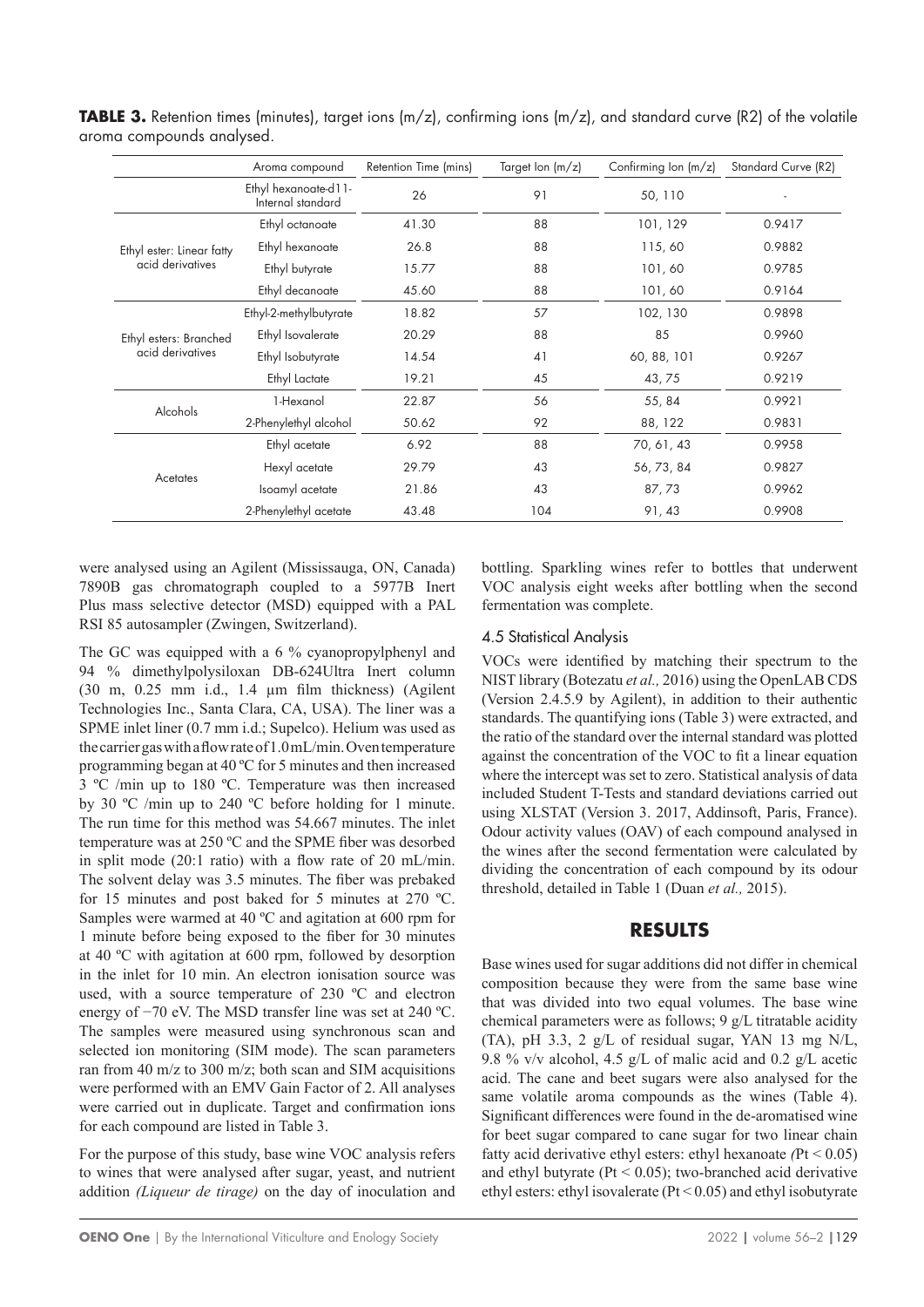(Pt  $\leq$  0.05); three acetates: ethyl acetate (Pt  $\leq$  0.05), hexyl acetate ( $Pt < 0.05$ ), and isoamyl acetate ( $Pt < 0.05$ ). 1-Hexanol was not detected in the de-aromatised wine or distilled water. In distilled water, significant differences were found between the two sugars for one linear chain fatty acid derivative ethyl ester: ethyl butyrate ( $Pt < 0.05$ ), two-branched acid derivative ethyl esters: ethyl-2-methylbutyrate ( $Pt < 0.05$ ) and ethyl isobutyrate ( $Pt < 0.05$ ), and two acetates: ethyl acetate (Pt  $< 0.05$ ) and isoamyl acetate (Pt  $< 0.05$ ).

Post-fermentation YAN (ammonia and amino acids (mg N/L)) and malic acid (g/L) were found to be statistically different between sugar treatments. However, these differences were so small that they would not be considered important from the perspective of winemaking (Table 5). Malolactic fermentation was not carried out on the base wines hence the high malic acid levels (4.2–4.7 g/L).

Base wines were analysed after sugar, yeast and nutrient addition *(Liqueur de tirage)* on the day of inoculation and bottling. In the base wines, significant differences were observed for all linear fatty acid derivative esters: ethyl octanoate, ethyl hexanoate, ethyl butyrate, and ethyl decanoate, and branched acid derivative esters: ethyl isobutyrate, and ethyl lactate, and alcohols: 1-hexanol and 2-phenylethyl alcohol, and three acetates: ethyl acetate, hexyl acetate and isoamyl acetate (Table 6).

After the eight-week second fermentation, the finished sparkling wines were analysed (Table 6). In the sparkling wines, differences were also significant for several classes of VOCs; linear fatty acid derivative esters: ethyl octanoate, ethyl hexanoate, and ethyl butyrate, branched acid derivative ester: ethyl lactate, alcohols: 1-hexanol, and 2-phenylethyl

alcohol, and acetates: hexyl acetate, and 2-phenylethyl acetate (Table 6).

### **DISCUSSION**

#### **1. Volatile aroma compounds in beet and cane sugars in de-aromatised wine and distilled water**

Analysis of the VOCs present in cane and beet sugars before their addition to wines, in de-aromatised wine and distilled water, was carried out to establish the concentrations of "fruity" VOCs in the two sugar products. Other than ethyl acetate concentrations, VOC concentrations were similar in the two products. Additional differences might have been found if higher sugar concentrations were added to de-aromatised wine and more sugar products were tested. Urbanus *et al*. (2014a; 2014b) reported sensory differences between cane and beet sugars and attributed them to fatty acids present at high levels, which bestowed a "musty" or "earthy" aroma.

#### **2. Volatile aroma compounds in base wines and sparkling wines**

In the base wines, analysed on the day of inoculation for second fermentation, ethyl octanoate, ethyl hexanoate, ethyl butyrate and ethyl decanoate were both found to be significantly different ( $Pt < 0.05$ ). Ethyl octanoate was the only one of these four esters with a higher concentration in beet sugar than in cane sugar wines (Table 6). The base wine had a lower concentration of ethyl octanoate than was reported in Cava sparkling base wines, and a comparable concentration of ethyl hexanoate (López de Lerma *et al.,* 2018; Martínez-García *et al.*, 2017). Ethyl lactate was also

|  |  |  |  |  |  |  |  |  | TABLE 4. Volatile aroma analysis of cane and beet sugars in de-aromatised wine and distilled water. |  |  |  |  |
|--|--|--|--|--|--|--|--|--|-----------------------------------------------------------------------------------------------------|--|--|--|--|
|--|--|--|--|--|--|--|--|--|-----------------------------------------------------------------------------------------------------|--|--|--|--|

|                                                |                        | De-aromatised Wine |                  |                 |                 |
|------------------------------------------------|------------------------|--------------------|------------------|-----------------|-----------------|
|                                                | Compound               | <b>CANE</b>        | <b>BEET</b>      | CANE            | <b>BEET</b>     |
|                                                | Ethyl octanoate        | $137 \pm 0.01$     | $137 \pm 0.01$   | $137 \pm 0.006$ | $137 + 0.0005$  |
| Ethyl esters: Linear fatty<br>acid derivatives | Ethyl hexanoate        | $258 \pm 0.001$    | $259* + 0.02$    | $260 \pm 0.01$  | $260 \pm 0.01$  |
| $(\mu g/L)$                                    | Ethyl butyrate         | $23*$ ± 0.60       | $21 \pm 0.04$    | $14* + 0.10$    | $9 \pm 0.01$    |
|                                                | Ethyl decanoate        | $86 \pm 0.02$      | $86 \pm 0.20$    | $86 \pm 0.10$   | $86 \pm 0.10$   |
|                                                | Ethyl-2-methylbutryate | $4 \pm 0.20$       | $4 \pm 0.20$     | $4*$ ± 0.20     | $3 + 0.10$      |
| Ethyl esters: Branched<br>acid derivatives     | Ethyl isovalerate      | $34 \pm 0.10$      | $35* + 0.10$     | $35 \pm 0.001$  | $35 \pm 0.2$    |
| $(\mu g/L)$                                    | Ethyl isobutyrate      | $36 \pm 0.20$      | $40* + 0.20$     | $33 \pm 0.40$   | $34* + 0.10$    |
|                                                | Ethyl lactate          | $2681 \pm 89$      | $2695 \pm 8$     | $2529 \pm 70$   | $2565 \pm 11$   |
| Alcohols<br>$(\mu g/L)$                        | 2-Phenylethyl alcohol  | $9201 \pm 0.01$    | $9201 \pm 0.003$ | $9200 \pm 0.01$ | $9200 \pm 0.01$ |
|                                                | Ethyl acetate          | $1847 \pm 35$      | $1984* + 22$     | $1902* + 20$    | $1840 \pm 40$   |
| Acetates                                       | Hexyl acetate          | $37 \pm 0.02$      | $38* + 0.01$     | $37 + 0.05$     | $37 \pm 0.04$   |
| $(\mu g/L)$                                    | Isoamyl acetate        | $74 \pm 0.04$      | $75* + 0.1$      | $74 \pm 0.2$    | $75* + 0.02$    |
|                                                | 2-Phenylethyl acetate  | $13 \pm 0.006$     | $13 \pm 0.003$   | $13 \pm 0.01$   | $13 \pm 0.01$   |

 $\pm$  = standard deviation of the means, ND refers to quantities not detectable. Comparison of treatment means was carried out using the Student T-test at Pt < 0.05. Significance: NS = Pt >  $0.05$ , \* = Pt < 0.05, \*\* = Pt < 0.01 and \*\*\* = Pt < 0.001 and \*\*\*\* = Pt < 0.0001.  $(N = 6, 3$  samples being measured in replicate).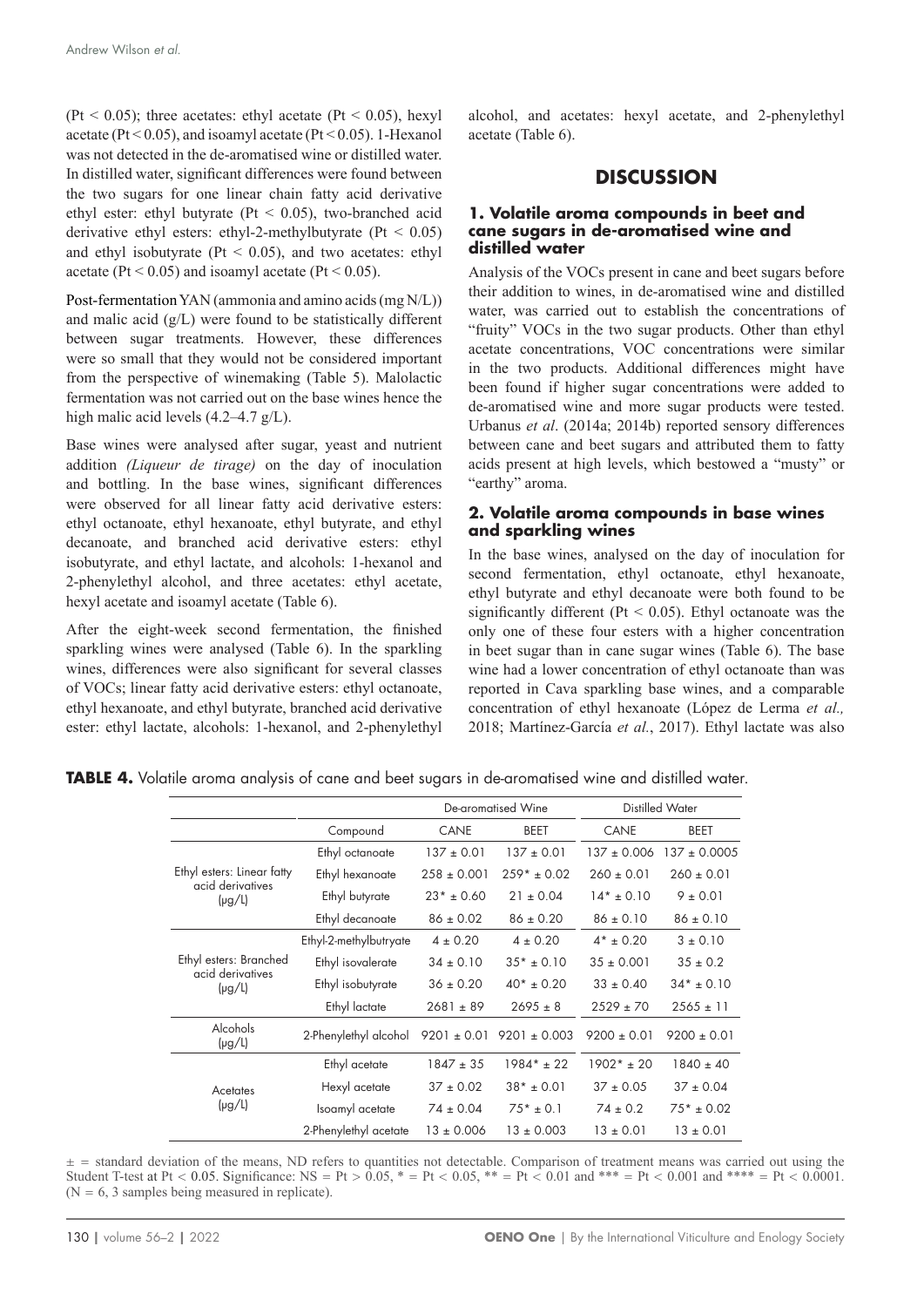**TABLE 5.** Sparkling wine chemical composition.

| Parameter                | ABS           | ACS           | Significance |
|--------------------------|---------------|---------------|--------------|
| Titratable acidity (g/L) | $96 + 03$     | $9.5 \pm 0.2$ | NS           |
| рH                       | $3.3 + 0.0$   | $3.3 + 0.0$   | NS.          |
| Residual sugar (g/L)     | $0.4 \pm 0.0$ | $0.3 \pm 0.0$ | NS.          |
| Ammonia (mg N/L)         | $42 + 04$     | $0.5 \pm 0.6$ | ***          |
| Amino acids (mg N/L)     | $13.3 + 0.5$  | $92 + 04$     | ***          |
| YAN ( $mg N/L$ )         | $127 + 0.5$   | $98 + 07$     | ***          |
| Malic acid (g/L)         | $47 + 01$     | $4.2 \pm 0.1$ | ***          |
| Acetic acid (g/L)        | $0.2 + 0.0$   | $0.2 + 0.0$   | NS.          |
| Alcohol (% v/v)          | $110 + 01$    | $110 + 01$    | NS.          |
| Pressure (ATM)           | $64 + 01$     | $6.3 \pm 0.1$ | NS.          |

Treatment codes: ABS = Auxerrois made with beet sugar,  $ACS =$  Auxerrois made with cane sugar.  $± =$  standard deviation of the means and comparison of treatment means was carried out using the Student T-test at Pt < 0.05. Significance: NS = Pt > 0.05,  $* = Pt < 0.05$ , \*\* =  $Pt < 0.01$  and \*\*\* =  $Pt < 0.001$ . (N = 6 (3 bottles of each treatment was measured in duplicate)).

found at a higher concentration in the beet sugar wines. 1-Hexanol, 2-phenylethyl alcohol, ethyl acetate, hexyl acetate, isoamyl acetate and 2-phenylethyl acetate were all at higher concentrations in the cane sugar wine before fermentation was initiated.

#### 2.1 Esters in sparkling wines

Ethyl octanoate (Pt < 0.05), ethyl hexanoate (Pt < 0.01), and ethyl butyrate ( $Pt < 0.05$ ) were all found to be at significantly higher concentrations in the wines treated with beet sugar compared to cane sugar. Each were found at higher concentrations than their respective odour thresholds (2  $\mu$ g/L, 62  $\mu$ g/L and 25  $\mu$ g/L, respectively) (Table 1). The OAV for each compound in both beet and cane sugar treated wines was calculated to assess the relative importance of individual VOCs in each sample (Francis and Newton, 2005). The odour threshold of 125 µg/L was used to calculate the OAV of ethyl butyrate (San Juan *et al.*, 2011). Only the compounds with an OAV greater than 1 were accepted as potentially contributing to wine aroma in this study. All four ethyl esters (linear fatty acid derivatives) had OAVs over 1 (Table 6). The elevated level of all three significant ethyl esters could be due to ester formation during fermentation from fatty acids in the beet sugar. Fatty acids have been identified as a source of spoilage in beet sugar and their levels require monitoring during the process to keep within permissible limits *(*Marsili *et al.,* 1994). The condensation of these esters requires ethanol to be present and the corresponding fatty acid (octanoic acid for ethyl octanoate, hexanoic acid for ethyl hexanoate, and butyric acid for ethyl butyrate). All three of these significant fatty acids have been found in beet sugar with higher concentrations resulting in "unacceptable" sugar products (Moore *et al.,* 2003).

The only branched acid derivative that was found at statistically significant concentration differences between treatments was ethyl lactate (fruity/buttery aroma) and it was at a higher concentration in the beet sugar treatment  $(Pt < 0.05)$ . However, it was below its odour threshold level (150,000 µg/L) and had a low OAV in both beet and cane sugar wines (0.1) (Table 6). Ethyl lactate is formed by condensation of lactic acid with ethanol and is typically found in higher concentrations in beet sugar than cane sugar due to the microbial action during sugar beet processing (Wojtczak *et al.,* 2013). Increases in all the linear fatty acid derivatives occurred in the beet sugar sparkling wines compared to their corresponding base wines. This was in contrast to VOC concentrations in the cane sugar sparkling wines, which were lower than their corresponding base wines, except for ethyl decanoate. Higher concentrations of esters were found in the sparkling wine made from beet sugars compared to its corresponding base wine, whereas ethyl-2-methylbutyrate and ethyl lactate increased in the sparkling cane sugar wines when compared to its corresponding base wine.

## 2.2 Higher alcohols in sparkling wines

1-Hexanol (herbal/green aroma) and 2-phenylethyl alcohol (rose/floral aroma) were both found to be higher in wines made from beet sugar compared to the cane sugar sparkling wines ( $Pt < 0.05$ ). 2-Phenylethyl alcohol was above its odour threshold  $(14,000 \mu/L)$  with an OAV of 3.5 in the beet sugar wine and an OAV of 3.2 in the cane sugar wines. However, 1-hexanol was below its odour threshold  $(8000 \mu g/L)$  with a low OAV  $(0.1)$  in both cane and beet sugar wines (Table 6). While it was found at a significant concentration in beet sugar wines, this compound was unlikely to impact the final wine aroma. The alcohols gained in the beet sugar fermentation are likely products of the fermentation (Lyons *et al.,* 2021).

## 2.3 Acetates in sparkling wines

Hexyl acetate (apple, cherry, pear, floral aroma) was found to be significantly higher  $(P < 0.01)$  in sparkling wines made from beet sugar but had a low OAV (0.1) and concentrations were not above its odour threshold (670 µg/L) (Table 6). 2-Phenylethyl acetate concentration was higher in the sparkling beet sugar wine ( $Pt < 0.01$ ) but below its odour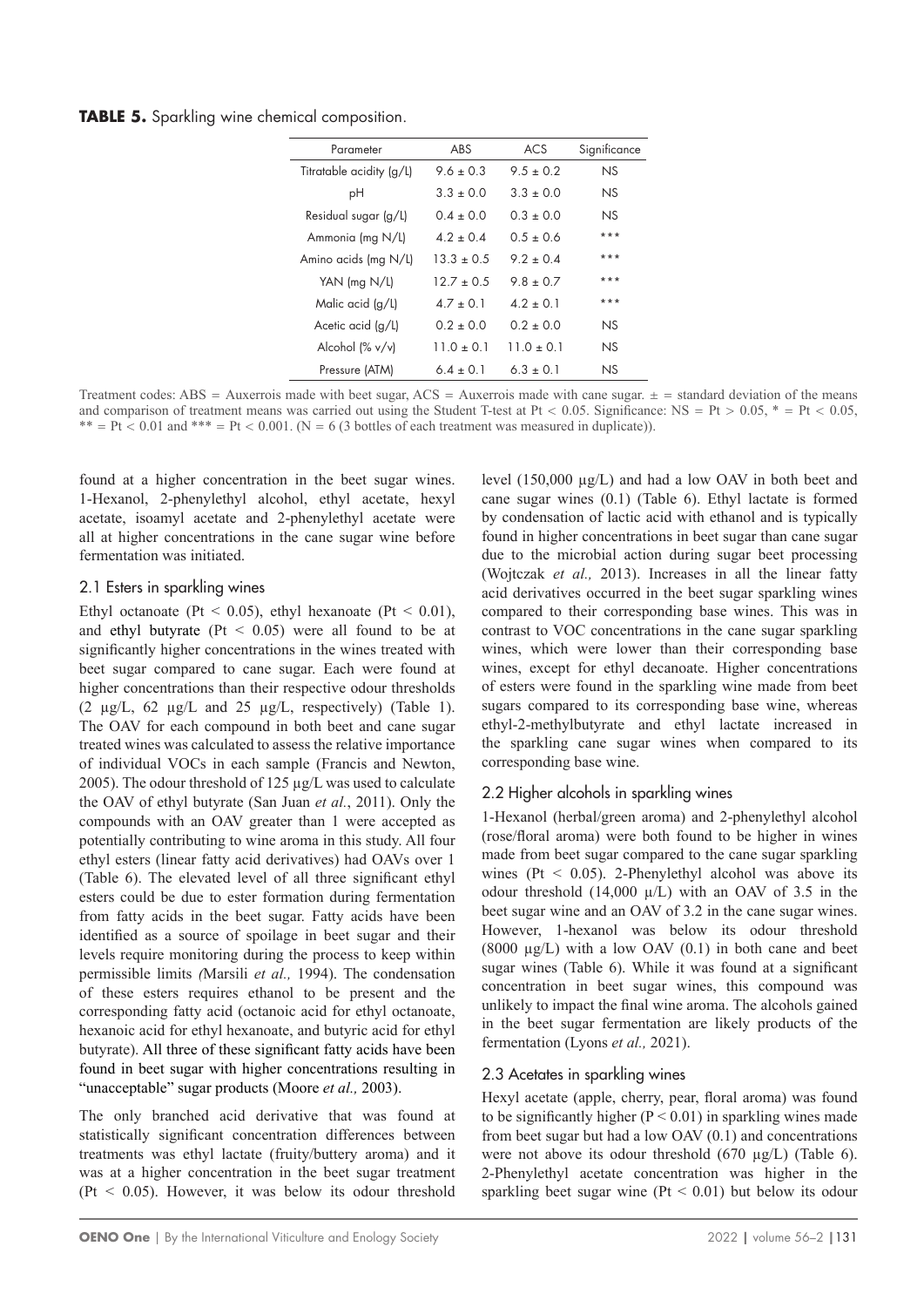|                                       |                        | <b>Base Wine</b> |                 | Sparkling Wine   |                  | Odour Activity Value (OAV) |            |
|---------------------------------------|------------------------|------------------|-----------------|------------------|------------------|----------------------------|------------|
|                                       | Compound (ppb)         | <b>ABS</b>       | <b>ACS</b>      | <b>ABS</b>       | <b>ACS</b>       | ABS                        | <b>ACS</b> |
|                                       | Ethyl octanoate        | $389* + 15$      | $318 \pm 11$    | $437* + 40$      | $309 \pm 15$     | 2198.5                     | 154.5      |
| Ethyl esters:<br>Linear fatty acid    | Ethyl hexanoate        | $784 \pm 21$     | $1065* + 31$    | $980**+19$       | $817 \pm 10$     | 15.8                       | 13.2       |
| derivatives                           | Ethyl butyrate         | $487 \pm 45$     | $759* + 70$     | $695* + 70$      | $599 \pm 52$     | 5.6                        | 4.8        |
| $(\mu g/L)$                           | Ethyl decanoate        | $755 \pm 49$     | $41547* + 4078$ | $2089 \pm 1430$  | $2457 \pm 270$   | 10.4                       | 12.3       |
|                                       | Ethyl-2-methylbutryate | $13 \pm 0.5$     | $15 \pm 0.4$    | $22 + 2$         | $18 \pm 1$       | 1.2                        | 1.0        |
| Ethyl esters:<br><b>Branched</b> acid | Ethyl isovalerate      | $41 \pm 0.2$     | $44 \pm 0.1$    | $46 \pm 1$       | $46 \pm 1$       | 15.3                       | 15.3       |
| derivatives                           | Ethyl isobutyrate      | $89 \pm 13$      | $163* + 7$      | $179 + 48$       | $206 \pm 37$     | 11.9                       | 13.7       |
| $(\mu g/L)$                           | Ethyl lactate          | $7726* + 146$    | $5641 \pm 25$   | $9432 * + 916$   | $7620 \pm 428$   | 0.1                        | 0.1        |
| Alcohols                              | 1-Hexanol              | $616 \pm 8$      | $892* + 47$     | $696* + 69$      | $591 \pm 30$     | 0.1                        | 0.1        |
| $(\mu g/L)$                           | 2-Phenylethyl alcohol  | $41547 \pm 4078$ | $44479* + 4778$ | $49151* + 1817$  | $44274 \pm 1957$ | 3.5                        | 3.2        |
|                                       | Ethyl acetate          | $40445 \pm 1360$ | $59787* + 1818$ | $57841 \pm 5009$ | $58130 \pm 3485$ | 7.7                        | 7.8        |
| Acetates                              | Hexyl acetate          | $80 \pm 1$       | $104** + 1$     | $83***$ ± 2      | $70 \pm 1$       | 0.1                        | 0.1        |
| $(\mu g/L)$                           | Isoamyl acetate        | $800 \pm 74$     | $1238** + 19$   | $1015 \pm 86$    | $948 \pm 105$    | 33.8                       | 31.6       |
|                                       | 2-Phenylethyl acetate  | $180 \pm 16$     | $200 \pm 2$     | $180** + 10$     | $160 \pm 15$     | 0.7                        | 0.6        |

**TABLE 6.** Chemical composition of Auxerrois base wines made from beet sugar (ABS) and cane sugar (ACS) on the day of inoculation and bottling and the corresponding sparkling wines after the second fermentation.

Treatment codes: Auxerrois beet sugar addition (ABS), Auxerrois sparkling wine made with cane sugar (ACS). ± = standard deviation of the means, ND refers to quantities not detectable. Comparison of treatment means was carried out using the Student T-test at Pt < 0.05. Significance: NS = Pt > 0.05, \* = Pt < 0.05, \*\* = Pt < 0.01 and \*\*\* = Pt < 0.001. (N = 6, sugar in de-aromatised wine and distilled water were analysed in triplicate, 3 bottles of each sparkling wine treatment were analysed in triplicate).

threshold of 250 µg/L, suggesting a negligible impact on the wine's aromatic profile with an OAV of 0.6 and 0.7 (Table 6). No clear pattern was able to be established for acetate compounds, but differences might be observed if a higher number of acetate compounds had been included in the analysis. In beet and cane sugar sparkling wines, the VOCs with low OAVs were ethyl-2-methylbutyrate, ethyl lactate, 1-hexanol, hexyl acetate and 2-phenylethyl acetate. Although this does not mean that those compounds with high OAVs are important to the wine aroma, as Escudero *et al.* (2004) studied aroma compounds in Maccabeo wines using omission and addition experiments. The authors revealed that having a high OAV for a VOC is not necessary for, nor does it guarantee, an effect on the aroma of wine.

## **CONCLUSION**

Auxerrois base wines underwent a second alcoholic fermentation in bottles with either cane sugar or beet sugar addition. Fourteen VOCs were chosen for this study due to their "fruity" attributes and were analysed in the sparkling wines after the eight-week long second fermentation. Beet sugar increased some "fruity" VOCs in the finished sparkling wines, likely due to the fatty acids present in the beet sugar that originate from its manufacturing process, which may have provided an elevated concentration of linear fatty acid-derived esters compared to cane sugar. Beet sugar increased 1-hexanol and 2-phenylethyl alcohol concentrations in wines, although only 2-phenylethyl alcohol was above its odour threshold. Our results confirm that the type of sugar used for the second fermentation of sparkling

wines influences the concentration of the "fruity" VOCs after the second fermentation, but only a minor influence on the sparkling wine chemical composition. Future research should include VOC analysis of a higher number of compounds during cellar ageing when wines are ageing in contact with yeast lees, sensory analysis of the wines, and the inclusion of more sugar products (i.e., reconstituted Grape Must (RCGM)) and a wider range of VOCs.

# **ACKNOWLEDGEMENTS**

This research was funded by National Science, Engineering Research Council (NSERC) Discovery Grant (RGPIN-2018-04783). The authors wish to thank Oxley Estate Winery, Ontario, for the donation of Auxerrois base wine and Fielding Estate Winery, Ontario, for their donation of sparkling wine bottles and crown caps.

# **REFERENCES**

Batista, R. B., Grimm, C. C., Godshall, M.A. (2002). Semiquantitative determination of short-chain fatty acids in cane and beet sugars, *Journal of Chromatographic Science*, 40, 3, 127-132. <https://doi.org/10.1093/chromsci/40.3.127>

Bauer, F., & Pretorius, I. S. (2000). Yeast stress response and fermentation efficiency: How to survive the making of wine - A Review. *South African Journal of Enology & Viticulture*, 21(1), 27-51.<https://doi.org/10.21548/21-1-3557>

Botezatu, A., Kemp, B. S., & Pickering, G. J. (2016). Chemical and sensory evaluation of silicone and polylactic acid-based remedial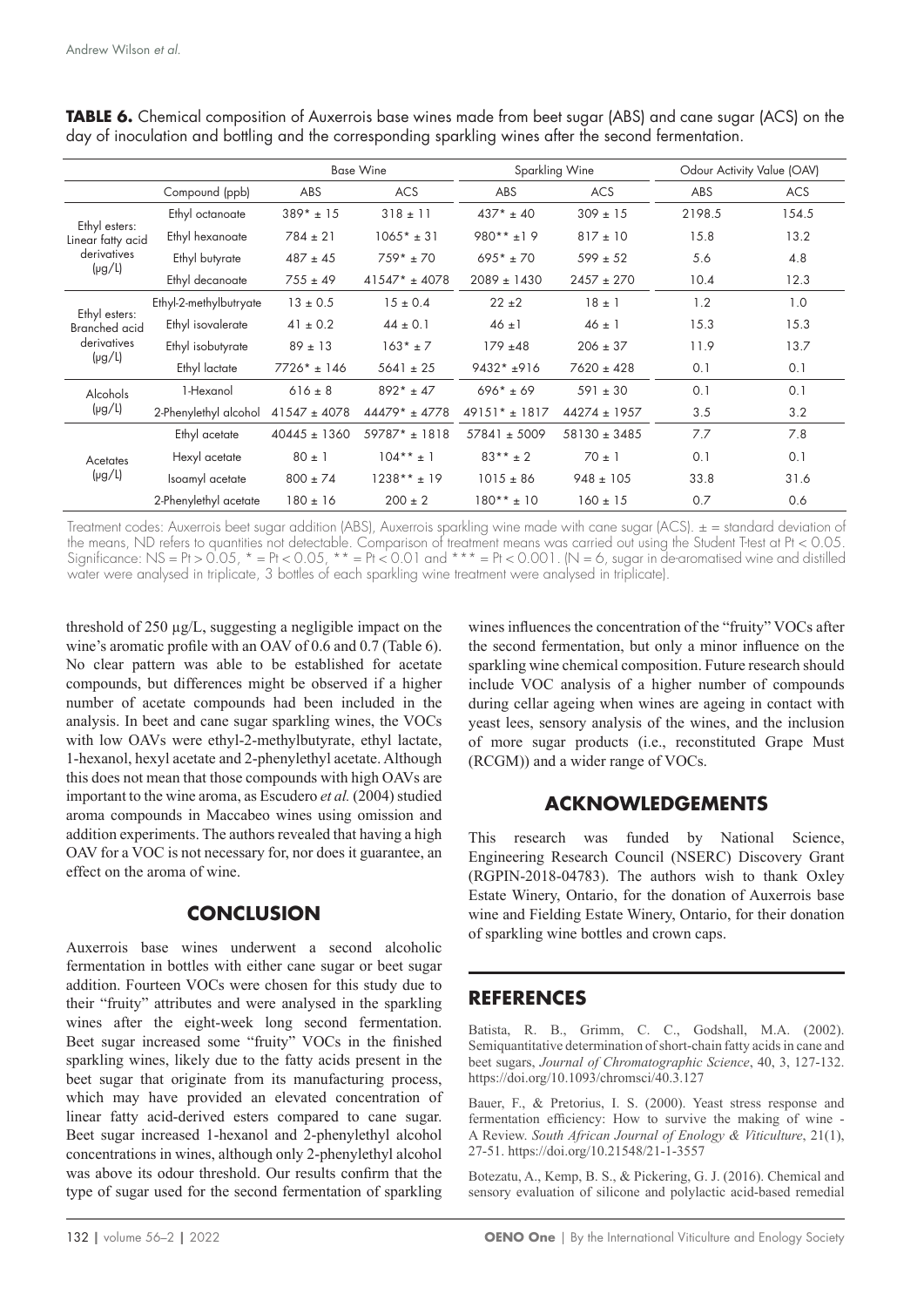treatments for elevated methoxypyrazine levels in wine. *Molecules*, 21(9).<https://doi.org/10.3390/molecules21091238>

Bowers, J., Boursiquot, J. M., This, P., Chu, K., Johansson, H., & Meredith, C. (1999). Historical Genetics: The parentage of Chardonnay, Gamay, and other wine grapes of North Eastern France. *Science*, 285(5433), 1562-1565. [https://doi.org/10.1126/](https://doi.org/10.1126/science.285.5433.1562) [science.285.5433.1562](https://doi.org/10.1126/science.285.5433.1562)

Bowers, J., Siret, R., Meredith, C., This, P., & Boursiquot, J.-M. (2000). A single pair of parents proposed for a group of grapevine varieties in North-Eastern France. *Acta Horticulturae*, 528, 129- 132. <https://doi.org/10.17660/ActaHortic.2000.528.15>

Canadian Sugar Institute (2021). Sugar Types. Retrieved from <https://sugar.ca/sugar-basics/types-of-sugar>.

Cordente, A, G., Espinase Nandorfy, D. E., Solomon, M., Schulkin, A., Kolouchova, R., Leigh Francis, I., & Schmidt, S. A. (2021). Aromatic higher alcohols in wine: Implication on aroma and palate attributes during Chardonnay aging. *Molecules*, 26(16), 4979. <https://doi.org/10.3390/molecules26164979>

Duan, L, L., Shi, Y., Jiang, R., Yang, Q., Wang, Y, Q., Liu, P, T., Duan, C, Q., & Yan, G, L. & (2015). Effects of adding unsaturated fatty acids on fatty acid composition of *Saccharomyces cerevisiae* and major volatile compounds in wine. *South African Journal of Enology and Viticulture*, 36(2), 285-295. Retrieved March 06, 2022, from [http://www.scielo.org.za/scielo.php?script=sci\\_](http://www.scielo.org.za/scielo.php?script=sci_arttext&pid=S2224-79042015000200001&lng=en&tlng=en) [arttext&pid=S2224-79042015000200001&lng=en&tlng=en](http://www.scielo.org.za/scielo.php?script=sci_arttext&pid=S2224-79042015000200001&lng=en&tlng=en)

Escudero, A., Gogorza, B., Melus, M., A., Ortin, N., Cacho, J., & Ferreira, V. (2004). Characterization of the aroma of a wine from Maccabeo. Key role played by compounds with low odor activity values. *Journal of Agriculture and Food Chemistry*, 52, 3516-3524. <https://doi.org/10.1021/jf035341l>

Food and Agriculture Organisation (FAO) (1999). Agribusiness Handbook: Sugar Beets / White Sugar. 4, 1-9. Accessed on 29 September 2021. Retrieved from [http://www.fao.org/3/ae377e/](http://www.fao.org/3/ae377e/ae377e.pdf) [ae377e.pdf](http://www.fao.org/3/ae377e/ae377e.pdf)

Ferreira, V., Lopez, R., & Cacho, J. F. (2000). Quantitative determination of the odorants of young red wines from different grape varieties. *Journal of the Science of Food and Agriculture*, 80, 1659-1667. [https://doi.org/10.1002/1097-0010\(20000901\)80:1](https://doi.org/10.1002/1097-0010(20000901)80:11%3c1659::AID-JSFA693%3e3.0.CO;2-6) [1<1659::AID-JSFA693>3.0.CO;2-6](https://doi.org/10.1002/1097-0010(20000901)80:11%3c1659::AID-JSFA693%3e3.0.CO;2-6)

Francis, I. L., & Newton, J. L. (2005). Determining wine aroma from compositional data. *Australian Journal of Grape and Wine Research*, 11, 114-126.

Geffroy, O., Morère, M., Lopez, R., Pasquier, G., & Condoret, J. S. (2020). Investigating the aroma of Syrah wines from the Northern Rhone Valley using supercritical  $CO_2$ dearomatized wine as a matrix for reconstitution studies. *Journal of Agricultural and Food Chemistry*, 68(41), 11512-11523. <https://doi.org/10.1021/acs.jafc.0c04328>

González-Álvarez, M., Noguerol-Pato, R., González-Barreiro, C., Cancho-Grande, B., & Simal-Gándara, J. (2012). Sensory quality control of young vs. aged sweet wines obtained by the techniques of both postharvest natural grape dehydration and fortification with spirits during vinification. *Food Analytical Methods*, 6(1), 289-300. <https://doi.org/10.1007/s12161-012-9433-3>

Guth, H. (1997). Quantitation and sensory studies of character impact odorants of different white wine varieties. *Journal of Agricultural and Food Chemistry*, 45(8), 3027-3032. [https://doi.](https://doi.org/doi.org/10.1021/jf970280a) [org/doi.org/10.1021/jf970280a](https://doi.org/doi.org/10.1021/jf970280a)

Hazelwood, L. A.; Daran, J. M.; van Maris, A. J.; Pronk, J. T.; Dickinson, J. R. (2008). The Ehrlich pathway for fusel alcohol production: A century of research on *Saccharomyces cerevisiae* metabolism. Applied Environmental Microbiology, 74, 2259-2266. https://doi.org/10.1128/AEM.02625-07

Hjelmeland, A. K., King, E. S., Ebeler, S. E., & Heymann, H. (2013). Characterizing the chemical and sensory profiles of United States Cabernet sauvignon wines and blends. *American Journal of Enology and Viticulture*, 64(2), 169-179. [https://doi.org/10.5344/](https://doi.org/10.5344/ajev.2012.12107) [ajev.2012.12107](https://doi.org/10.5344/ajev.2012.12107) 

Iland, P., Bruer, N., Edwards, G., Caloghiris, S., & Wilkes, E. (2017). Chemical Analysis of Grapes and Wine: Techniques and Concepts (2nd Edition; M. Cargill, Ed., pp. 43, 54-60). Campbelltown, SA, Australia: Patrick Iland Wine Promotions Pty Ltd.

Kelly, J. M., Inglis, D. L., & Pickering, G. J. (2020). Sensorial and volatile analysis of wines made from partially dehydrated grapes: An Ontario case study. *Journal of Food Quality*, 1-12. <https://doi.org/10.1155/2020/8861185>

Kemp, B., Alexandre, H., Robillard, B., & Marchal, R. (2015). Effect of production phase on bottle-fermented sparkling wine quality. *Journal of Agricultural and Food Chemistry*, 63(1), 19-38. <https://doi.org/10.1021/jf504268u>

Kemp, B., Plante, J., & Inglis, D. L. (2020). Nutrient addition to low pH base wines (L. Cv. Riesling) during yeast acclimatization for sparkling wine: It's influence on yeast cell growth, sugar consumption and nitrogen usage. Beverages, 6(1), 1-11. <https://doi.org/10.3390/beverages6010010>

Longo, R., Carew, A., Sawyer, A., Kemp, B., & Kerslake. (2021) A review on the aroma composition of *Vitis vinifera* L. Pinot noir wines: origins and influencing factors, Critical Reviews in Food Science and Nutrition, 61(10), 1589-1604. [https://doi.org/10.1080/](https://doi.org/10.1080/10408398.2020.1762535) [10408398.2020.1762535](https://doi.org/10.1080/10408398.2020.1762535)

López de Lerma, N., Peinado, R. A., Puig-Pujol, A., Mauricio, J. C., Moreno, J., & García-Martínez, T. (2018). Influence of two yeast strains in free, bioimmobilized or immobilized with alginate forms on the aromatic profile of long aged sparkling wines. *Food Chemistry*, 250, 22-29. <https://doi.org/10.1016/j.foodchem.2018.01.036>

Lyons, S. M., Morgan, S, C., McCann, S., Sanderson, S., Newman, B, L., Watson, T, L., Jiranek, V., Durall, D. M., & Zandberg, W. F. (2021). Unique volatile chemical profiles produced by indigenous and commercial strains of *Saccharomyces uvarum* and *Saccharomyces cerevisiae* during laboratoryscale Chardonnay fermentations. OENO One, 55(3), 101-122. <https://doi.org/10.20870/oeno-one.2021.55.3.4551>

Malherbe, S., Bauer, F. F., & du Toit, M. (2007). Understanding problem fermentations - A review. *South African Journal of Enology and Viticulture*, 28, 169-186.<https://doi.org/10.21548/28-2-1471>

Martinelli, L. A., Moreira, M. Z., Ometto, J. P. H. B., Alcarde, A. R., Rizzon, L. A., Stange, E., & Ehleringer, J. R. (2003). Stable carbon isotopic composition of the wine and  $CO<sub>2</sub>$  bubbles of sparkling wines: Detecting C4 sugar additions. *Journal of Agricultural and Food Chemistry*, 51(9), 2625-2631. [https://doi.org/10.1021/](https://doi.org/10.1021/jf026088c) [jf026088c](https://doi.org/10.1021/jf026088c)

Martínez-García, R., García-Martínez, T., Puig-Pujol, A., Mauricio, J. C., & Moreno, J. (2017). Changes in sparkling wine aroma during the second fermentation under  $CO<sub>2</sub>$  pressure in sealed bottle. *Food Chemistry*, 237, 1030-1040. [https://doi.org/10.1016/j.](https://doi.org/10.1016/j.foodchem.2017.06.066) [foodchem.2017.06.066](https://doi.org/10.1016/j.foodchem.2017.06.066)

Marsili, R. T., Miller, N., Kilmer, G. J., & Simmons, R. E. (1994). Identification and quantitation of the primary chemicals responsible for the characteristic malodor of beet sugar by purge and trap GC-MS-OD techniques. *Journal of Chromatographic Science*, 32(5), 165-171. <https://doi.org/10.1093/chromsci/32.5.165>

Moore, S. J., Godshall, M. A., & Grimm, C. C. (2003). Comparison of two methods of volatile analysis for determining the causes of off-odors in white beet sugars SPME and Headspace. *International Sugar Journal*, 105(1253), 224-229.